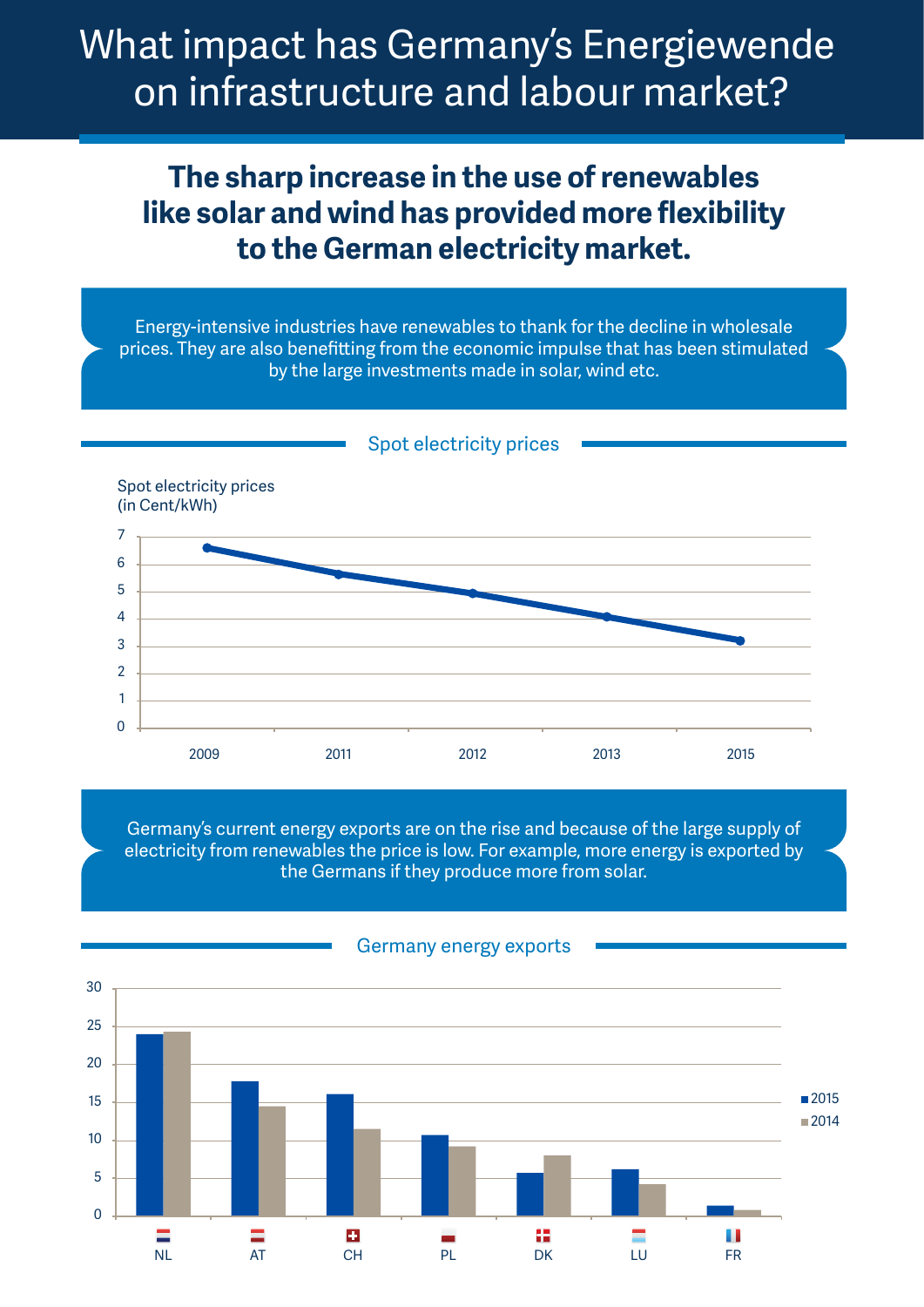## **Energy flexibility and self-sufficiency**

As more renewable power plants are constructed, mostly driven by individuals and civil energy cooperatives, a significant change to the energy market and its decentralisation are underway.

### Number of energy cooperatives



Number of energy cooperatives

The Energiewende has created an emerging job market. In 2014, there were 355,400 people working in the renewable energy sector in Germany.